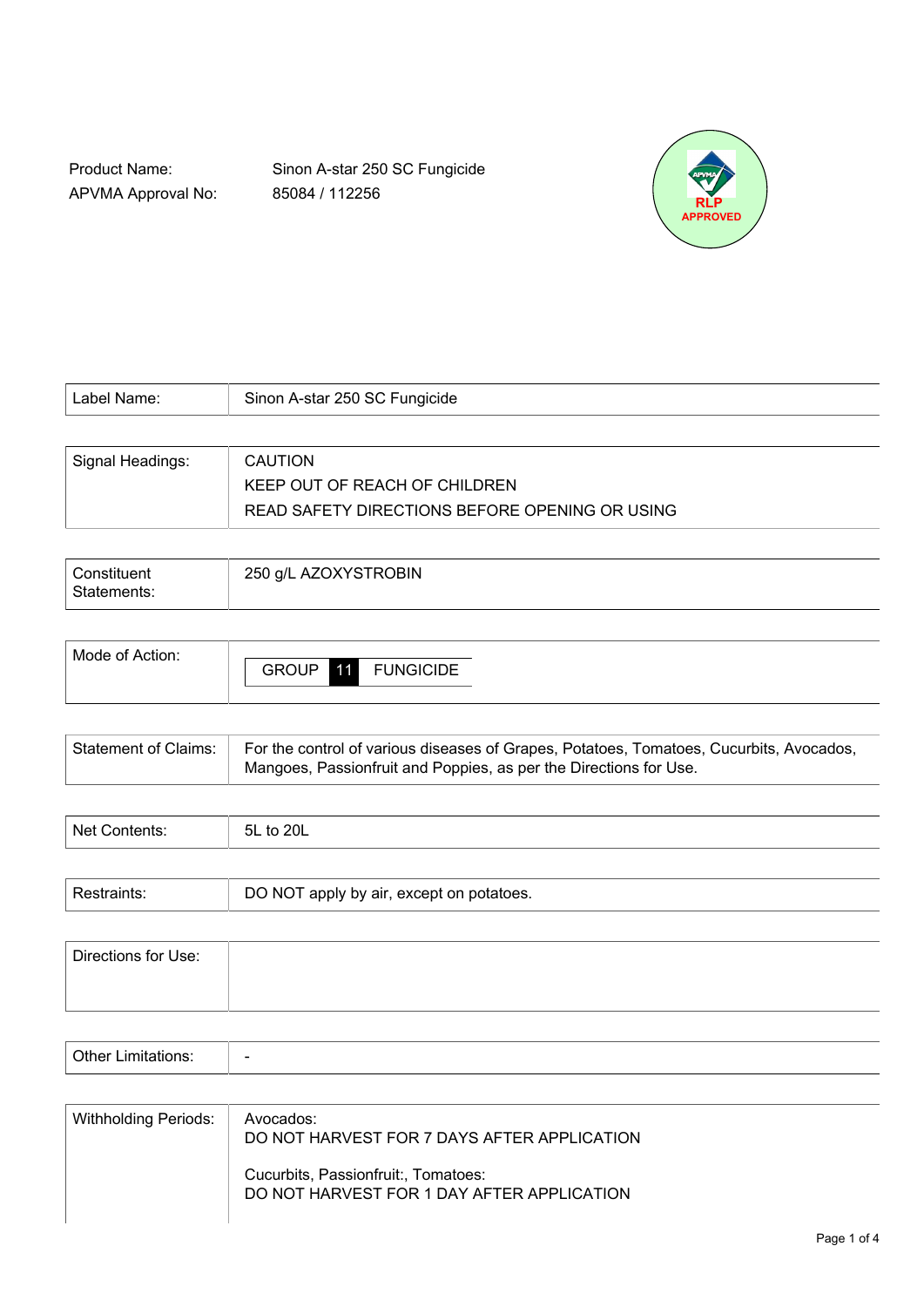| DO NOT HARVEST FOR 14 DAYS AFTER APPLICATION<br>Mangoes:<br>DO NOT HARVEST FOR 3 DAYS AFTER APPLICATION<br>Poppies: |
|---------------------------------------------------------------------------------------------------------------------|
| DO NOT HARVEST FOR 6 WEEKS AFTER APPLICATION<br>Potatoes:<br>NOT REQUIRED WHEN USED AS DIRECTED                     |

| Trade Advice: | EXPORT OF TREATED PRODUCE<br>Grapes<br>While Maximum Residue Limits (MRLs) have been set in many major wine e xport<br>destinations, some export destinations have not finalised MRL applications. For further<br>information regarding export tolerances please contact your winery, Sinon Australia Pty<br>Limited representative or the Australian Wine Research Institute.<br>Other Crops<br>While Maximum Residue Limits (MRLs) have been set in many major export destinations,<br>it should be noted that MRLs or import tolerances may not be established in all export<br>destinations. For further information regarding export tolerances please contact your export |
|---------------|---------------------------------------------------------------------------------------------------------------------------------------------------------------------------------------------------------------------------------------------------------------------------------------------------------------------------------------------------------------------------------------------------------------------------------------------------------------------------------------------------------------------------------------------------------------------------------------------------------------------------------------------------------------------------------|
|               | organisation or Sinon Australia Pty Limited representative.                                                                                                                                                                                                                                                                                                                                                                                                                                                                                                                                                                                                                     |

#### GENERAL INSTRUCTIONS:

#### Application

DO NOT use concentration factors exceeding 4X when applying through low volume application equipment, except when applying Sinon A-star 250 SC Fungicide by air. In these cases adequate coverage of all plant surfaces is still required to achieve control of diseases.

#### Tree Crops and Vines

Dilute spraying: Use a sprayer designed to apply high volumes of water up to the point of run-off and matched to the crop being sprayed. Set up and operate the sprayer to achieve even coverage throughout the crop canopy. Apply sufficient water to cover the crop to the point of run-off. Avoid excessive run-off. The required water volume may be determined by applying different test volumes, using different settings on the sprayer, from industry guidelines or expert advice. Add the amount of product specified in the Directions of Use table for each 100L of water. Spray to the point of run-off. The required dilute spray volume will change and the sprayer set-up and operation may also need to be changed, as the crop grows.

Concentrate spraying: Use a sprayer designed and set-up for concentrate spraying (that is a sprayer which applies water volumes less than those required to reach the point of run off) and matched to the crop being sprayed. Set up and operate the sprayer to achieve even coverage throughout the crop canopy using your chosen water volume. Determine an appropriate dilute spray volume (see Dilute spraying above) for the crop canopy. This is needed to calculate the concentrate mixing rate. The mixing rate for concentrate spraying can then be calculated in the following way:

## Example only<br>1. Dilut

- Dilute spray volume as determined above: for example 1000 L/ha
- 2. Your chosen concentrate spray volume: for example 500 L/ha
- 3. The concentration factor in this example is:  $2 \times$  (ie 1000 L ÷ 500 L = 2)

4. If the dilute label rate is 80 mL/100 L, then the concentrate rate becomes 2 x 80; that is 160 mL/100 L of concentrate spray.

The chosen spray volume, amount of product per 100 L of water, and the sprayer set up and operation may need to be changed as the crop grows. For further information on concentrate spraying, users are advised to consult relevant industry guidelines, undertake appropriate competency training and follow industry Best Practices.

#### MIXING

Half-fill the spray tank with clean water and start agitation. Shake the closed Sinon A-star 250 SC Fungicide container. Whilst filling the remainder of the spray tank add the required amount of Sinon A-star 250 SC Fungicide, adding any tank-mix products last. Maintain agitation until spraying is complete. DO NOT leave the spray mix in the sprayer overnight.

#### COMPATABILITY/TANK MIXING

Page 2 of 4 Sinon A-star 250 SC Fungicide may be mixed in the spray vat with any one of the following products: Ambush, Sinon Chloro 720 Fungicide, Captan WG, copper hydroxide, Dominex, Dipel DF, Karate, Larvin 375, Procymidone 500, Bifenthrin 80SC. A mixture of Sinon A-star 250 SC Fungicide with more than 1 of these products or with any other product may be ineffective or may cause serious damage.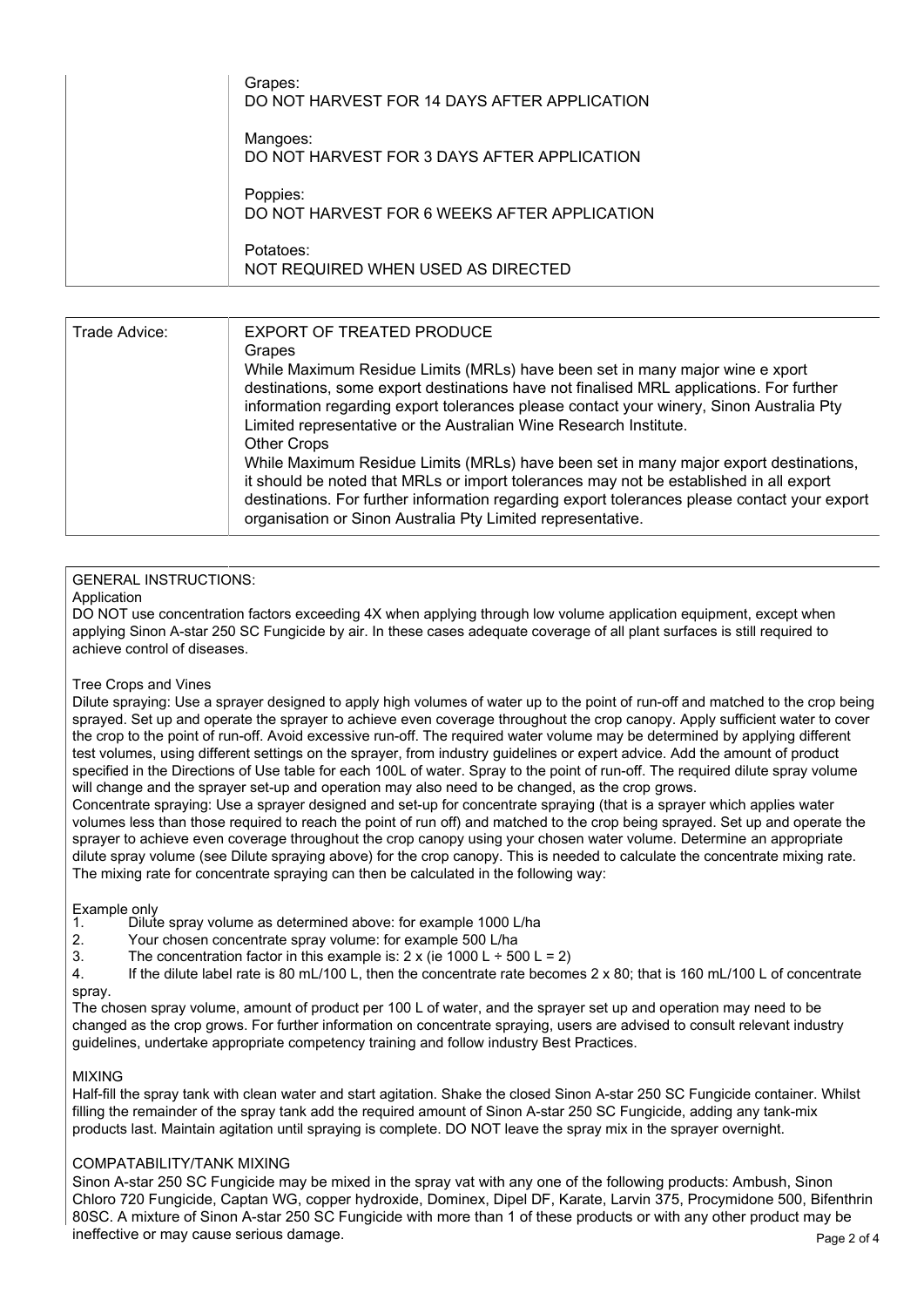The use of such a mixture is not recommended and therefore be entirely at the user's own risk. If tank mixtures are to be used observe all directions, precautions and limitations on all products to be used. As formulations of other manufacturers products are beyond the control of Sinon Australia Pty Limited, and water quality varies with location, all mixtures should be tested prior to mixing commercial quantities.

NOTE: On some tomato varieties, tank mixtures of Sinon A-star 250 SC Fungicide and Sinon Chlorpyrifos 500 Insecticide or Nitrofol or Supracide or Kelthane MF have been found to be phytotoxic. DO NOT tank mix these products with Sinon A-star 250 SC Fungicide. On some grape varieties, tank mixtures of Sinon A-star 250 SC Fungicide and Sinon Chlorpyrifos 500 Insecticide have been found to be phytotoxic. DO NOT mix Sinon A-star 250 SC Fungicide with Sinon Chlorpyrifos 500 Insecticide for use in grapes.

#### WARNING

Sinon A-star 250 SC Fungicide is extremely phytotoxic to certain apple varieties.

AVOID SPRAY DRIFT. Extreme care must be used to prevent injury to apple trees.

DO NOT spray Sinon A-star 250 SC Fungicide where spray drift may reach apple trees. DO NOT spray when conditions favour drift beyond the area intended for application. Conditions that may contribute to drift include thermal inversions, excessive wind speed, certain sprayer nozzle/pressure combinations, small spray droplet size etc.

DO NOT use spray equipment that has been previously used to apply Sinon A-star 250 SC Fungicide to spray apple trees. Even trace amounts can cause unacceptable phytotoxicity.

| <b>Resistance Warning:</b> | <b>FUNGICIDE RESISTANCE WARNING</b><br><b>GROUP 11 FUNGICIDE</b>                                                                                                                                                                                                                                                                                                                                                                                                                                                                                                                                                                                                                                                                                                                                                                                                                                      |
|----------------------------|-------------------------------------------------------------------------------------------------------------------------------------------------------------------------------------------------------------------------------------------------------------------------------------------------------------------------------------------------------------------------------------------------------------------------------------------------------------------------------------------------------------------------------------------------------------------------------------------------------------------------------------------------------------------------------------------------------------------------------------------------------------------------------------------------------------------------------------------------------------------------------------------------------|
|                            | Sinon A-star 250 SC Fungicide Fungicide is a member of the Strobilurin and related<br>products group of fungicides. For fungicide resistance management the product is a Group<br>11 fungicide. Some naturally occurring individual fungi resistant to the product and other<br>Group 11 fungicides may exist through normal genetic variability in any fungal population.<br>The resistant individuals can eventually dominate the fungal population if these fungicides<br>are used repeatedly. These resistant fungi will not be controlled by this product or other<br>Group 11 fungicides, thus resulting in a reduction in efficacy and possible yield loss. Since<br>the occurrence of resistant fungi is difficult to detect prior to use, Sinon Australia Pty Limited<br>accepts no liability for any losses that may result from the failure of this product to control<br>resistant fungi. |

# Precautions:

| Protections: | PROTECTION OF WILDLIFE, FISH, CRUSTACEANS AND ENVIRONMENT<br>HIGHLY TOXIC TO AQUATIC LIFE. DO NOT contaminate dams, waterways or drains with<br>the chemical or used containers.<br>DO NOT apply under weather conditions or from spraying equipment which could be<br>expected to cause spray drift on adjacent areas, particularly wetlands, waterbodies or<br>watercourses. |
|--------------|--------------------------------------------------------------------------------------------------------------------------------------------------------------------------------------------------------------------------------------------------------------------------------------------------------------------------------------------------------------------------------|
|--------------|--------------------------------------------------------------------------------------------------------------------------------------------------------------------------------------------------------------------------------------------------------------------------------------------------------------------------------------------------------------------------------|

| Storage and<br>Disposal: | STORAGE AND DISPOSAL                                                                                                                                                                                                                                                                                                                                                                                                                                                        |
|--------------------------|-----------------------------------------------------------------------------------------------------------------------------------------------------------------------------------------------------------------------------------------------------------------------------------------------------------------------------------------------------------------------------------------------------------------------------------------------------------------------------|
|                          | Store in closed, original container in a cool, well ventilated area. Do not store for prolonged<br>periods in direct sunlight.                                                                                                                                                                                                                                                                                                                                              |
|                          | Triple rinse containers before disposal. Add rinsings to spray tank. Do not dispose of<br>undiluted chemicals on site.                                                                                                                                                                                                                                                                                                                                                      |
|                          | If not recycling, break, crush or puncture and deliver empty packaging for appropriate<br>disposal to an approved waste management facility. If an approved waste management<br>facility is not available, bury the empty packaging 500 mm below the surface in a disposal<br>pit specifically marked and set up for this purpose clear of waterways, desirable vegetation<br>and tree roots, in compliance with relevant Local, State or Territory government regulations. |
|                          | DO NOT burn empty containers or product.                                                                                                                                                                                                                                                                                                                                                                                                                                    |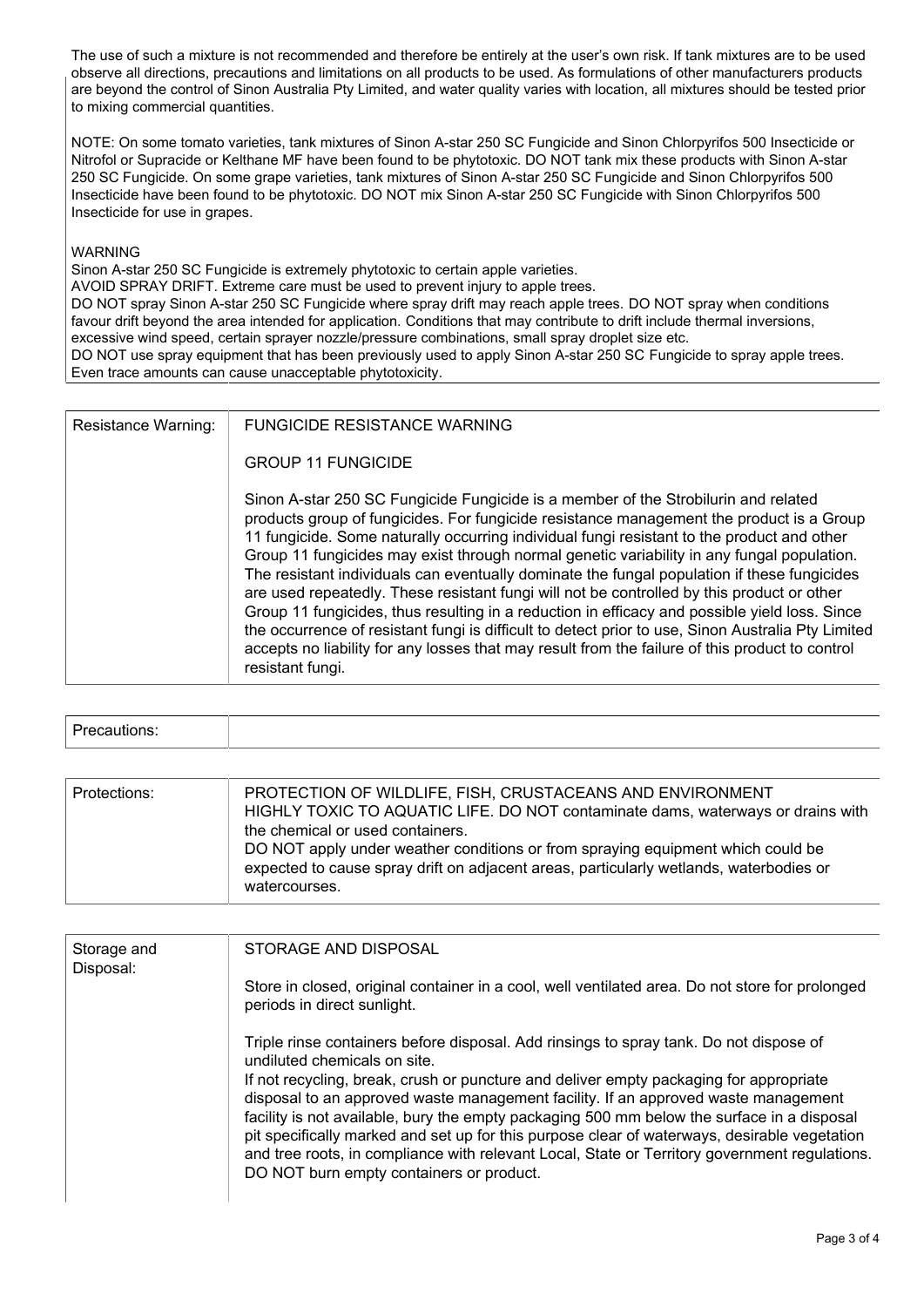| This container can be recycled if it is clean, dry, free of visible residues and has the<br>drumMUSTER logo visible.<br>Triple rinse container before disposal. Dispose of rinsate by adding to the spray tank. Do<br>not dispose of undiluted chemicals on site. Wash outside of the container and the cap.<br>Store cleaned container in a sheltered place with cap removed. It will then be acceptable<br>for recycling at a drumMUSTER collection or similar container management site. The cap<br>should not be replaced but may be taken separately. |
|------------------------------------------------------------------------------------------------------------------------------------------------------------------------------------------------------------------------------------------------------------------------------------------------------------------------------------------------------------------------------------------------------------------------------------------------------------------------------------------------------------------------------------------------------------|
| Refillable containers<br>Empty contents fully into application equipment. Close all valves and return to point of<br>supply for refill or storage.                                                                                                                                                                                                                                                                                                                                                                                                         |

| Safety Directions: | SAFETY DIRECTIONS                                                                                                                                                                                                                                                                                           |
|--------------------|-------------------------------------------------------------------------------------------------------------------------------------------------------------------------------------------------------------------------------------------------------------------------------------------------------------|
|                    | Will irritate the eyes. Avoid contact with eyes. Wash hands after use.<br>When opening the container and preparing spray wear:<br>• cotton overalls, buttoned to the neck and wrist (or equivalent clothing).<br>• elbow-length PVC gloves.<br>After each day's use, wash gloves and contaminated clothing. |

| First Aid Instructions:   FIRST AID |                                                                                                   |
|-------------------------------------|---------------------------------------------------------------------------------------------------|
|                                     | If poisoning occurs, contact a doctor or Poisons Information Centre. Phone Australia 13 11<br>26. |

| <b>First Aid Warnings</b> |  |
|---------------------------|--|
|---------------------------|--|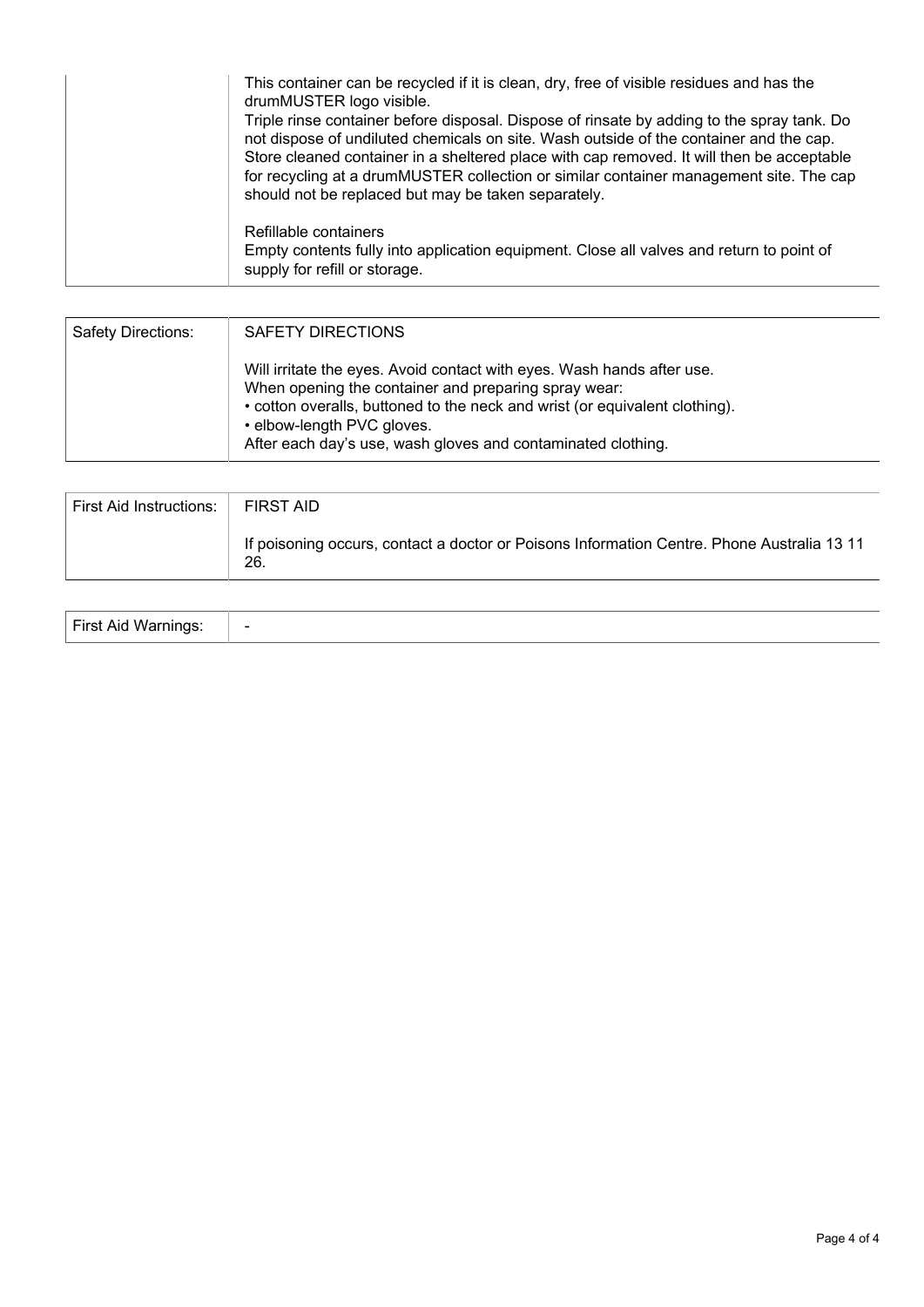### **DIRECTIONS FOR USE**

|                                                                                                                                                         | <b>TREE AND VINE CROPS</b>                                                                                                                |                              |            |                                                                                                                                                                                                                                                                                                                                                                                                                                                                                                                                                                                                                                                                                                                                                                                                                                                                                                |  |  |  |  |  |
|---------------------------------------------------------------------------------------------------------------------------------------------------------|-------------------------------------------------------------------------------------------------------------------------------------------|------------------------------|------------|------------------------------------------------------------------------------------------------------------------------------------------------------------------------------------------------------------------------------------------------------------------------------------------------------------------------------------------------------------------------------------------------------------------------------------------------------------------------------------------------------------------------------------------------------------------------------------------------------------------------------------------------------------------------------------------------------------------------------------------------------------------------------------------------------------------------------------------------------------------------------------------------|--|--|--|--|--|
|                                                                                                                                                         | Rate                                                                                                                                      |                              |            | <b>Critical comments</b>                                                                                                                                                                                                                                                                                                                                                                                                                                                                                                                                                                                                                                                                                                                                                                                                                                                                       |  |  |  |  |  |
| In the following table, Tree and Vine Crops, all rates given are<br>for dilute spraying. For concentrate spraying, refer to the<br>Application section. |                                                                                                                                           |                              |            | For all uses in the table Tree and Vine Crops: apply by dilute or concentrate spraying<br>equipment. Apply the same total amount of product to the target crop whether<br>applying this product by dilute or concentrate spraying methods.<br>When applying Sinon A-star 250 SC Fungicide through low volume application                                                                                                                                                                                                                                                                                                                                                                                                                                                                                                                                                                       |  |  |  |  |  |
| Crop                                                                                                                                                    | <b>Disease</b>                                                                                                                            | Rate<br>/100 L OR<br>Rate/ha | <b>WHP</b> | equipment, DO NOT use a concentrate factor greater than 4X. In these cases<br>adequate coverage of all plant surfaces is still required to achieve control of diseases.                                                                                                                                                                                                                                                                                                                                                                                                                                                                                                                                                                                                                                                                                                                        |  |  |  |  |  |
| Avocados                                                                                                                                                | Stem End Rot,<br>Anthracnose                                                                                                              | 80 mL                        | 7 days     | Apply Sinon A-star 250 SC Fungicide in a preventative fungicide program containing<br>fungicides from a different chemical group. For best results commence the disease<br>control program with an approved fungicide from an alternative chemical group,<br>then apply<br>1 application of Sinon A-star 250 SC Fungicide during early fruit set. Follow with<br>applications of an approved fungicide from a different chemical group. Apply 2 final<br>applications of Sinon A-star 250 SC Fungicide at 14 to 28 day intervals with the final<br>spray applied 7 days prior to harvest. Ensure thorough spray coverage.                                                                                                                                                                                                                                                                      |  |  |  |  |  |
|                                                                                                                                                         |                                                                                                                                           |                              |            | <b>Resistance Management</b><br>Disease control may be reduced if strains of pathogens less sensitive to Sinon<br>A-star 250 SC Fungicide develop.<br>DO NOT use Sinon A-star 250 SC Fungicide curatively.<br>If consecutive applications of Sinon A-star 250 SC Fungicide are used they must be<br>followed by at least the same number of applications of fungicide(s) from a different<br>group(s) before Sinon A-star 250 SC Fungicide is used again in that crop in the<br>current or following season DO NOT apply more than 2 consecutive applications of<br>Sinon A-star 250 SC Fungicide. DO NOT start the disease control program with Sinon<br>A-star 250 SC Fungicide.                                                                                                                                                                                                             |  |  |  |  |  |
| Grapes<br>table,<br>wine,<br>dried                                                                                                                      | Powdery Mildew<br>(Uncinular necator),<br>Downy Mildew<br>(Plasmopara viticola),<br>Botrytis Bunch Rot <sup>+</sup><br>(Botrytis cinerea) | 75 mL to<br>100 mL           | 14<br>days | <b>Application Method and Rate</b><br>Apply in a sufficient volume of water to achieve thorough coverage of all foliage<br>and fruit. The volume of water required to achieve this will depend on the stage<br>of vine growth and vigour. Ensure thorough coverage.<br>Adjust spray nozzles to direct spray droplets to the canopy present.<br>Apply the higher rate of application in the following circumstances:<br>1. Where humid conditions favour Powdery Mildew infection, particularly on<br>susceptible varieties.<br>2. At the start of the season when there has been a heavy carry over of Powdery<br>Mildew infection (flag shoots are present).                                                                                                                                                                                                                                  |  |  |  |  |  |
|                                                                                                                                                         |                                                                                                                                           |                              |            | <b>Spray Timing and Interval</b><br>Apply 2 or 3 consecutive applications at 10 to 16 day intervals at any time between<br>early shoot growth and 14 days before harvest. Use the recommended shorter<br>interval during periods when climatic conditions are favourable for disease infection.<br><sup>†</sup> Botrytis Bunch Rot<br>Sinon A-star 250 SC Fungicide must not be used alone for Botrytis control at critical<br>times such as 80 to 100% capfall and preharvest. It must be tank mixed with or<br>substituted by a specific botryticide at these critical times. When Sinon A-star 250 SC<br>Fungicide is used in a seasonal spray programme it will provide control of Botrytis<br>additional to that of specific botryticides such as Sinon Chloro 720 Fungicide.<br><b>Resistance Management</b><br>Disease control may be reduced if strains of pathogens less sensitive to |  |  |  |  |  |
|                                                                                                                                                         |                                                                                                                                           |                              |            | Sinon A-star 250 SC Fungicide develop.<br>DO NOT use Sinon A-star 250 SC Fungicide curatively.<br>As a precaution, DO NOT apply more than a total of 3 applications of Sinon A-star<br>250 SC Fungicide per crop in 1 season. If consecutive applications of Sinon A-<br>star 250 SC Fungicide are used they must be followed by at least the same<br>number of applications of fungicide(s) from a different group(s) before Sinon A-<br>star 250 SC Fungicide is used again in that crop in the current or following<br>season.<br>DO NOT use Sinon A-star 250 SC Fungicide for disease control in grapevine<br>nurseries.                                                                                                                                                                                                                                                                   |  |  |  |  |  |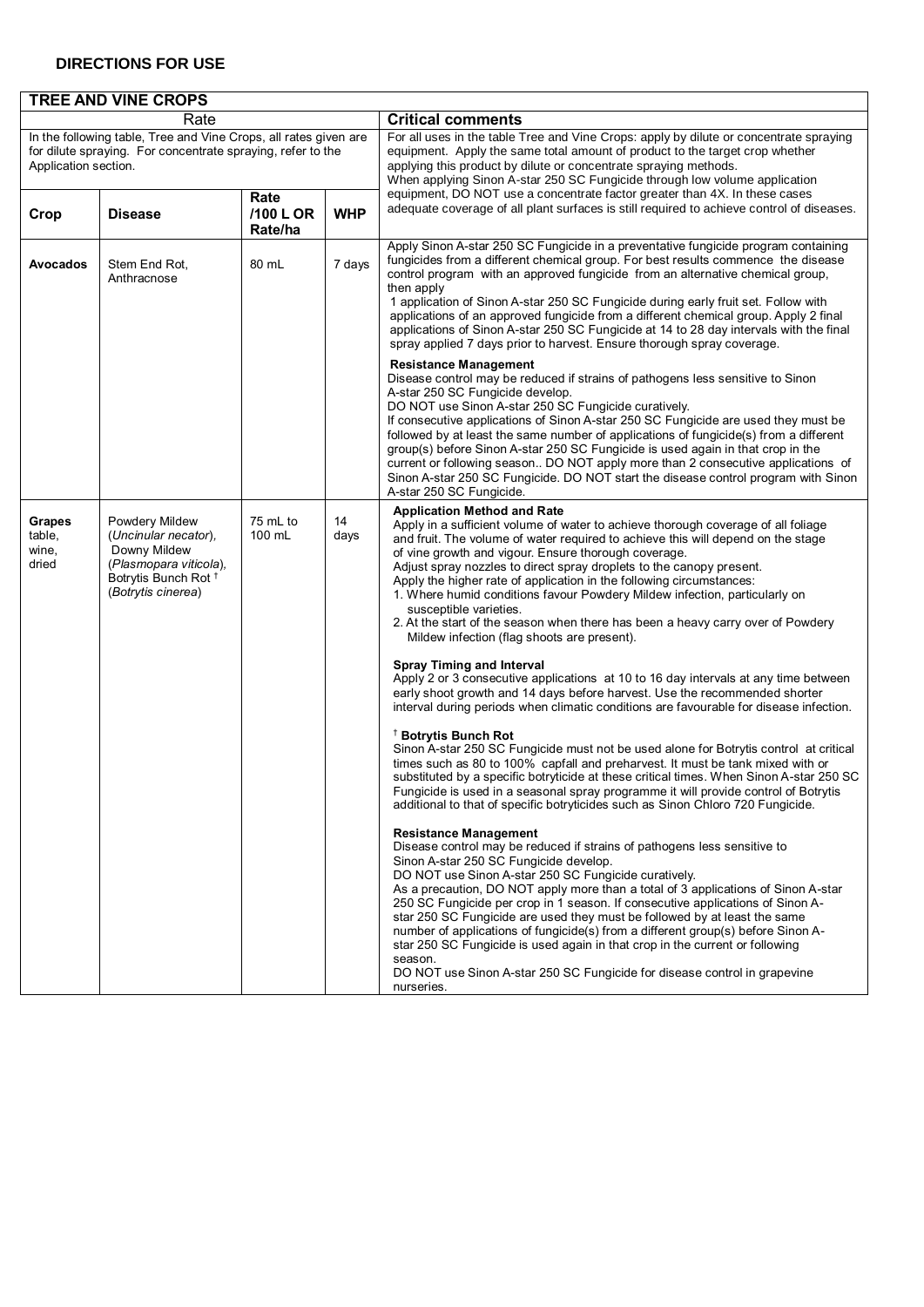| <b>Mangoes</b>          | Stem End<br>Rot.            | 3<br>80<br>mL<br>days |                     | Apply Sinon A-star 250 SC Fungicide in a preventative fungicide program containing fungicides from a<br>different chemical group.                                                                                                                                                                                                                                                                                                                                                                                                                                                                                                                                                                                                                                                                                                                                                                                                                                                                                                                                                                                                                                                             |
|-------------------------|-----------------------------|-----------------------|---------------------|-----------------------------------------------------------------------------------------------------------------------------------------------------------------------------------------------------------------------------------------------------------------------------------------------------------------------------------------------------------------------------------------------------------------------------------------------------------------------------------------------------------------------------------------------------------------------------------------------------------------------------------------------------------------------------------------------------------------------------------------------------------------------------------------------------------------------------------------------------------------------------------------------------------------------------------------------------------------------------------------------------------------------------------------------------------------------------------------------------------------------------------------------------------------------------------------------|
|                         | Anthracnose                 |                       |                     | For best results apply 1 to 2 applications of Sinon A-star 250 SC Fungicide at flowering and early fruit<br>set, at no less than 14 day intervals. Follow with applications of an approved fungicide from a different<br>chemical group. Further applications of Sinon A-star 250 SC Fungicide may be applied at 21 days and<br>3 to 7 days prior to harvest.                                                                                                                                                                                                                                                                                                                                                                                                                                                                                                                                                                                                                                                                                                                                                                                                                                 |
|                         |                             |                       |                     | Ensure thorough spray coverage.                                                                                                                                                                                                                                                                                                                                                                                                                                                                                                                                                                                                                                                                                                                                                                                                                                                                                                                                                                                                                                                                                                                                                               |
|                         |                             |                       |                     | <b>Resistance Management</b><br>Disease control may be reduced if strains of pathogens less sensitive to Sinon A-star 250 SC Fungicide<br>develop. DO NOT use Sinon A-star 250 SC Fungicide curatively.<br>If consecutive applications of Sinon A-star 250 SC Fungicide are used they must be followed by at least<br>the same number of applications of fungicide(s) from a different group(s) before Sinon A-star 250 SC<br>Fungicide is used again in that crop in the current or following season. Apply a maximum of 3<br>applications of Sinon A-star 250 SC Fungicide per season. DO NOT apply more than 2 consecutive<br>applications of Sinon A-star 250 SC Fungicide. DO NOT start the disease control program with Sinon<br>A-star 250 SC Fungicide.                                                                                                                                                                                                                                                                                                                                                                                                                               |
| Passion<br><b>Fruit</b> | Alternaria,<br>Cladosporium | 80<br>mL              | $\mathbf{1}$<br>day | Apply Sinon A-star 250 SC Fungicide in a preventative fungicide program containing fungicides from a<br>different chemical group.<br>For best results apply 2 to 3 applications of Sinon A-star 250 SC Fungicide at 14 day intervals over<br>flowering. Follow with applications of an approved fungicide from a different chemical group. Apply a<br>further<br>1 to 2 applications of Sinon A-star 250 SC Fungicide finishing<br>1 day prior to harvest<br>Ensure thorough spray coverage.<br><b>Resistance Management</b><br>Disease control may be reduced if strains of pathogens less sensitive to Sinon A-star 250 SC Fungicide<br>develop. DO NOT use Sinon A-star 250 SC Fungicide curatively. DO NOT apply more than 1/3 of the<br>total number of fungicide applications. For example, if the total number f fungicides applied to the crop<br>is 9.<br>DO NOT apply more than 3 applications of Sinon A-star 250 SC Fungicide. DO NOT exceed 5<br>applications of Sinon A-star 250 SC Fungicide per crop. DO NOT apply more than 2 consecutive<br>applications of Sinon A-star 250 SC Fungicide. DO NOT start the disease control program with Sinon A-<br>star 250 SC Fungicide. |

| <b>OTHER CROPS</b> |                                                                                                                                                  |                                                                                                                                                                                 |            |                                                                                                                                                                                                                                                                                                                                                                                                                                                                                                                                                                                                                                                                                                                                                                                                                                                                                                                                                                                                                                                                                                                                                                                                                                                                                                                                                                                                                                                                                                                                                                                                                                                                                                                                                                                                                                                                                                                                                         |
|--------------------|--------------------------------------------------------------------------------------------------------------------------------------------------|---------------------------------------------------------------------------------------------------------------------------------------------------------------------------------|------------|---------------------------------------------------------------------------------------------------------------------------------------------------------------------------------------------------------------------------------------------------------------------------------------------------------------------------------------------------------------------------------------------------------------------------------------------------------------------------------------------------------------------------------------------------------------------------------------------------------------------------------------------------------------------------------------------------------------------------------------------------------------------------------------------------------------------------------------------------------------------------------------------------------------------------------------------------------------------------------------------------------------------------------------------------------------------------------------------------------------------------------------------------------------------------------------------------------------------------------------------------------------------------------------------------------------------------------------------------------------------------------------------------------------------------------------------------------------------------------------------------------------------------------------------------------------------------------------------------------------------------------------------------------------------------------------------------------------------------------------------------------------------------------------------------------------------------------------------------------------------------------------------------------------------------------------------------------|
| Crop               | <b>Disease</b>                                                                                                                                   | Rate<br>/100 L or<br>Rate/ha                                                                                                                                                    | <b>WHP</b> | <b>Critical Comments</b>                                                                                                                                                                                                                                                                                                                                                                                                                                                                                                                                                                                                                                                                                                                                                                                                                                                                                                                                                                                                                                                                                                                                                                                                                                                                                                                                                                                                                                                                                                                                                                                                                                                                                                                                                                                                                                                                                                                                |
| <b>Cucurbits</b>   | 1 day<br>Powdery Mildew<br>80 to 120<br>(Sphaerotheca fuliginea),<br>mL<br>canopies.<br>Downy Mildew<br><b>Application</b><br>(Pseudoperonospora | Apply the higher rate when climatic conditions favour<br>Powdery or Downy Mildew infection and in crops with large<br>Apply in a sufficient volume of water to achieve thorough |            |                                                                                                                                                                                                                                                                                                                                                                                                                                                                                                                                                                                                                                                                                                                                                                                                                                                                                                                                                                                                                                                                                                                                                                                                                                                                                                                                                                                                                                                                                                                                                                                                                                                                                                                                                                                                                                                                                                                                                         |
|                    | cubensis)<br>Gummy Stem blight<br>(Didymella bryoniae)                                                                                           | 120<br>mL/100L                                                                                                                                                                  |            | coverage of all foliage. The volume of water required to<br>achieve this will depend on the stage of growth of the<br>cucurbits.<br>For dilute spraying (mL/100 L), an application volume of 300 L/ha<br>is suggested where sprays are banded in the early part of the<br>season, increasing to 1000 L/ha as a broadcast spray in a<br>vigorous crop at full canopy.<br>Spray Interval<br>Consecutive applications should be applied at<br>7 to 14 day intervals, commencing soon after transplanting and<br>continuing up to fruit maturity. Use the recommended shorter<br>application interval in the following circumstances:<br>1. Under humid weather conditions which are favourable for<br>Powdery Mildew or Downy Mildew or Gummy Stem Blight<br>infection.<br>2. When there is rapid vegetative growth during the early part<br>of the crop cycle.<br><b>Resistance Management</b><br>Disease control may be reduced if strains of pathogens less<br>sensitive to Sinon A-star 250 SC Fungicide develop. Apply Sinon<br>A-star 250 SC Fungicide in a protective spray program. DO NOT<br>wait until disease levels have built up to make applications as<br>this reduces the effectiveness of control and increases the risk of<br>resistance development.<br>As a precaution DO NOT apply more than $\frac{1}{3}$ of the total<br>fungicide sprays, up to a maximum of 4 sprays of Sinon A-star<br>250 SC Fungicide per crop.<br>A maximum of 2 consecutive applications of Sinon A-star 250<br>SC Fungicide are to be applied. They must be preceded and<br>followed by at least2 applications of fungicide(s) from a<br>different fungicide group(s) such as Sinon Chloro 720<br>Fungicide to control Downy Mildew and Gummy Stem Blight<br>and Nimrod* to control Powdery Mildew, before Sinon A-star<br>250 SC Fungicide is used again in that crop. Where crops are<br>grown successively alternation should continue between<br>crops. |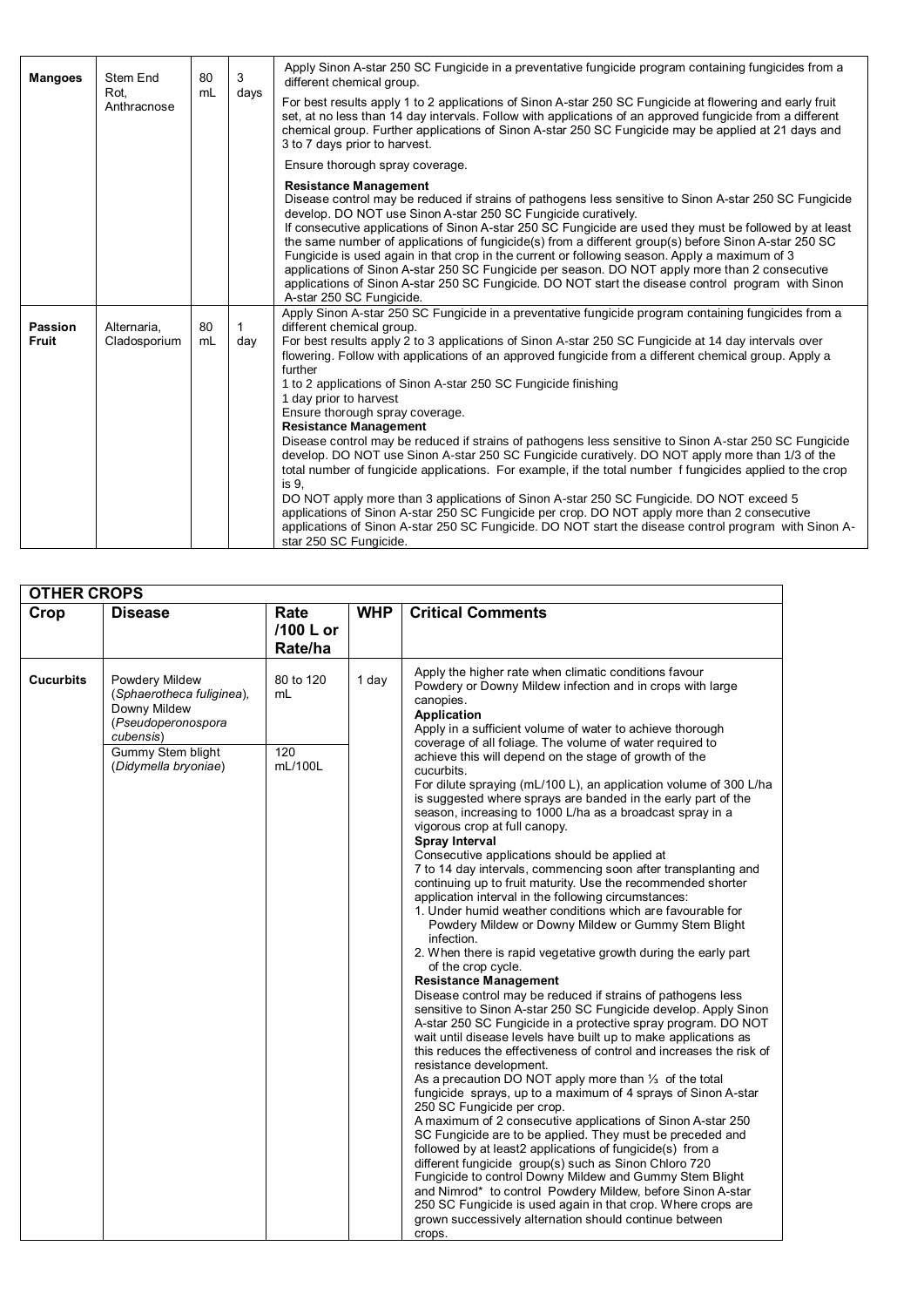| <b>Poppies</b>  | Downy Mildew                                                                                                              | 75 mL/ha                     | 6              | Apply Sinon A-star 250 SC Fungicide in a preventative fungicide<br>program containing fungicides from a different chemical group.                                                                                                                                                                                                                                                                                                                                                                                                                                                                                                                                                                                                                                                                                                                                                                                                                                                                                                                                                                                                                                                                                                                                                                                                                                                                                                                                                                                                                                                                                                                                                                                          |
|-----------------|---------------------------------------------------------------------------------------------------------------------------|------------------------------|----------------|----------------------------------------------------------------------------------------------------------------------------------------------------------------------------------------------------------------------------------------------------------------------------------------------------------------------------------------------------------------------------------------------------------------------------------------------------------------------------------------------------------------------------------------------------------------------------------------------------------------------------------------------------------------------------------------------------------------------------------------------------------------------------------------------------------------------------------------------------------------------------------------------------------------------------------------------------------------------------------------------------------------------------------------------------------------------------------------------------------------------------------------------------------------------------------------------------------------------------------------------------------------------------------------------------------------------------------------------------------------------------------------------------------------------------------------------------------------------------------------------------------------------------------------------------------------------------------------------------------------------------------------------------------------------------------------------------------------------------|
|                 |                                                                                                                           |                              | weeks          | Apply Sinon A-star 250 SC Fungicide preventatively before<br>disease symptoms appear.                                                                                                                                                                                                                                                                                                                                                                                                                                                                                                                                                                                                                                                                                                                                                                                                                                                                                                                                                                                                                                                                                                                                                                                                                                                                                                                                                                                                                                                                                                                                                                                                                                      |
|                 |                                                                                                                           |                              |                | Ensure thorough spray coverage.                                                                                                                                                                                                                                                                                                                                                                                                                                                                                                                                                                                                                                                                                                                                                                                                                                                                                                                                                                                                                                                                                                                                                                                                                                                                                                                                                                                                                                                                                                                                                                                                                                                                                            |
|                 |                                                                                                                           |                              |                | <b>Resistance Management</b><br>Disease control may be reduced if strains of pathogens less<br>sensitive to Sinon A-star 250 SC Fungicide develop. DO NOT use<br>Sinon A-star 250 SC Fungicide curatively. Apply a maximum of 2<br>applications of Sinon A-star 250 SC Fungicide per crop.                                                                                                                                                                                                                                                                                                                                                                                                                                                                                                                                                                                                                                                                                                                                                                                                                                                                                                                                                                                                                                                                                                                                                                                                                                                                                                                                                                                                                                 |
| <b>Potatoes</b> | Early blight<br>(Target Spot)<br>(Alternaria solani)<br>Late Blight<br>(Phytophthora infestans)                           |                              | $\overline{a}$ | Apply the higher rates when climatic conditions favour Early<br>Blight or Late Blight infection and in crops with large canopies.<br><b>Application</b><br>Sinon A-star 250 SC Fungicide may be applied by ground or<br>aerial application equipment in potatoes. Aerial application may<br>be used only for Early Blight (Target Spot) control. Apply in a<br>sufficient volume of water to achieve thorough coverage of all<br>foliage. The volume of water required to achieve this will<br>depend on the stage of growth of the potatoes.<br>Ground Application: A volume of 200 to 300 L/ha is<br>suggested at the start of the season, increasing to 500 to 600<br>L/ha in a vigorous crop at full canopy.<br>Aerial Application (Early Blight only): A volume of 30 to 40<br>L/ha is recommended.<br><b>Spray Interval</b><br>Consecutive applications should be applied at 7 to 14 day<br>intervals at any time between early shoot growth and 14 days<br>before harvest. Use the recommended shorter application<br>interval in the following circumstances:<br>1. Under humid weather conditions which are favourable for<br>Early or Late Blight infection.<br>2. When there is rapid vegetative growth during the early part of<br>the crop cycle.<br>3. At the first sign of Late Blight infection.<br><b>Resistance Management</b><br>Disease control may be reduced if strains of pathogens less<br>sensitive to Sinon A-star 250 SC Fungicide develop.<br>Apply Sinon A-star 250 SC Fungicide in a protective spray<br>program. DO NOT wait until disease levels have built up to<br>make applications as this reduces the effectiveness of control                                                        |
|                 | Soil borne:<br>Black Scurf (Rhizoctonia<br>solani)<br>Silver Scurf*<br>(Helminthosporium<br>solani)<br>*Suppression only. | 5 to 10<br>mL/100m<br>of row |                | As a precaution, DO NOT apply more than 1/3 of the total<br>fungicide sprays per crop as Sinon A-star 250 SC<br>Fungicide.<br>A maximum of 3 consecutive applications of Sinon A-star 250 SC<br>Fungicide are to be applied. They must be preceded and<br>followed by at least 3 applications of fungicide(s) from a different<br>fungicide group(s) such as Sinon Chloro 720 Fungicide, before<br>Sinon A-star 250 SC Fungicide is used again in that crop.<br>Where Late Blight infection has occurred it is recommended<br>that single sprays of Sinon A-star 250 SC Fungicide be<br>alternated with 2 sprays of Sinon Chloro 720 Fungicide or a<br>fungicide(s) from another group(s).<br>Where crops are grown successively alternation should continue<br>between crops.<br>Apply once as an in-furrow spray at planting. Mount the spray<br>nozzle so the spray is directed into the furrow as a 15-20cm<br>band just before the seed is covered. Use the higher rate of<br>Sinon A-star 250 SC Fungicide where higher levels of disease<br>occur. Use the lower rate where lower levels of disease occur or<br>where less disease control is required. Apply in 1-3 L of water<br>/100m of row. Ensure the water volume used is not so high so as<br>to wash off any seed treatments previously applied to seed.<br>DO NOT apply Sinon A-star 250 SC Fungicide if conditions or<br>seed quality favour beneficial rots as these diseases may be<br>aggravated if seed comes into contact with additional moisture.<br>DO NOT apply Sinon A-star 250 SC Fungicide if planting in hot,<br>sandy soils as baterical rots may be aggravated. DO NOT mix<br>with anyother products when applying as an in-furrow srpay. |